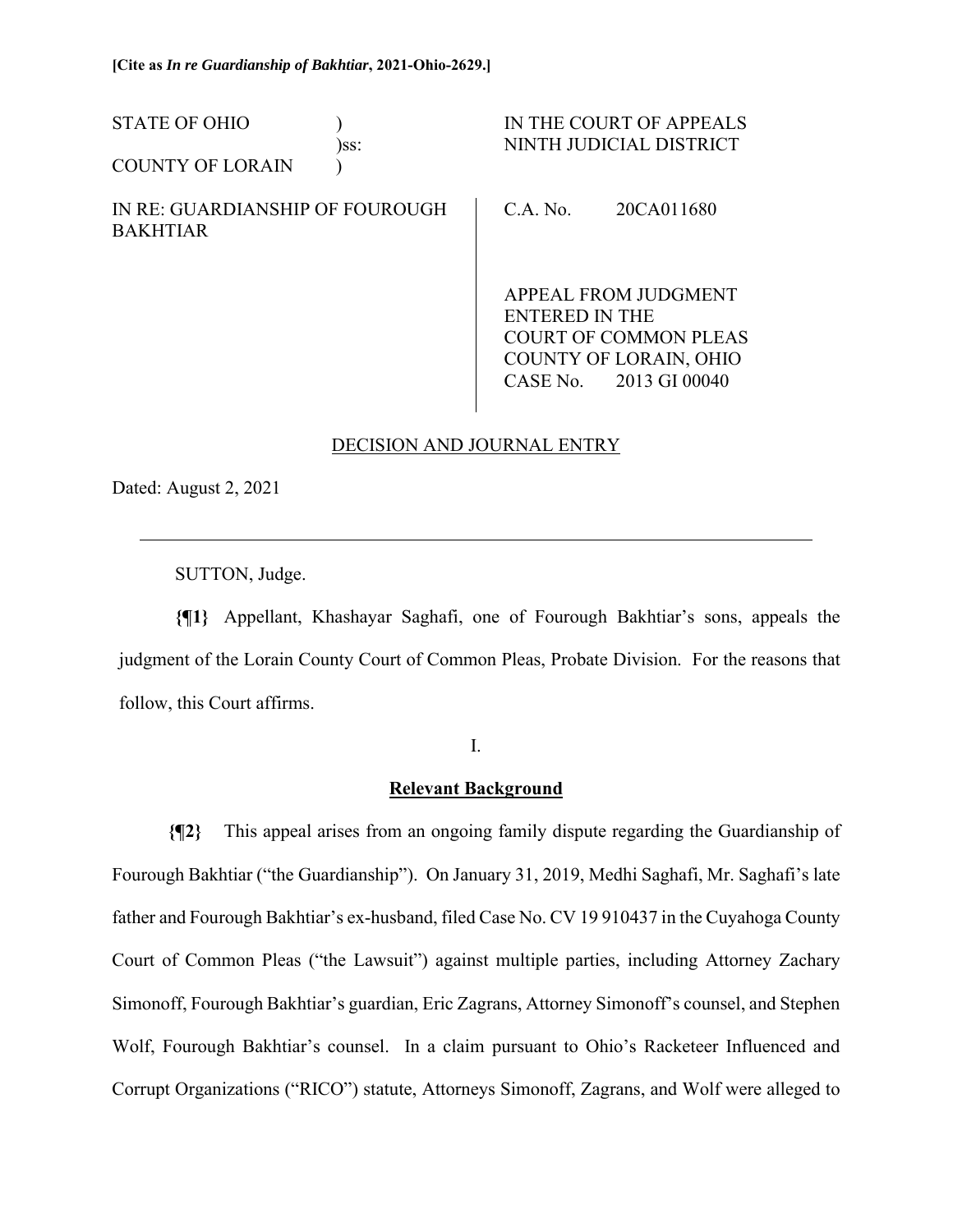have, among other things, "used the Guardianship to control and deprive [Medhi Saghafi] of [his] personal property through 'racketeering activity' under the 'Organized Crime Control Act of 1970[.]". Further, Counts 1 and 2 sought declaratory judgment "to invalidate" the Guardianship and the divorce obtained by Fourough Bakhtiar.

**{¶3}** In response to the Lawsuit, Attorney Simonoff filed a motion to engage counsel to defend against these claims at the Guardianship's expense in the Lorain County Court of Common Pleas, Probate Division, which has jurisdiction over the Guardianship. Attorney Simonoff explained:

The reason for this Motion is that each Defendant is a professional who provided legal, accounting or other professional services to the Guardianship and that every allegation relates to the Guardianship and the proceedings around it. Most telling is that Plaintiff Medhi Saghafi asks for a declaratory judgment seeking to void the Guardianship, among other requested relief.

This Lawsuit is clearly an attempt to harass and punish the [g]uardian and every professional who has acted for the benefit of the Guardianship.

\* \* \*

\* \* \*

**{¶4}** On February 22, 2019, the trial court authorized Attorney Simonoff to retain counsel at the Guardianship's expense. In so doing, the trial court reasoned the Lawsuit was a collateral attack on its prior decisions with regard to the Guardianship. Specifically, the trial court

found as follows:

The [c]ourt finds that all the allegations in the Lawsuit stem from the Guardianship and decisions by this [c]ourt, the Domestic Relations Court for Cuyahoga County, and the Courts of [Appeal] for the Eighth and Ninth Appellate Districts.

The [c]ourt further finds that the Defendants in the Lawsuit are all persons who provided some professional services to the Guardianship and that such services were approved by this [c]ourt.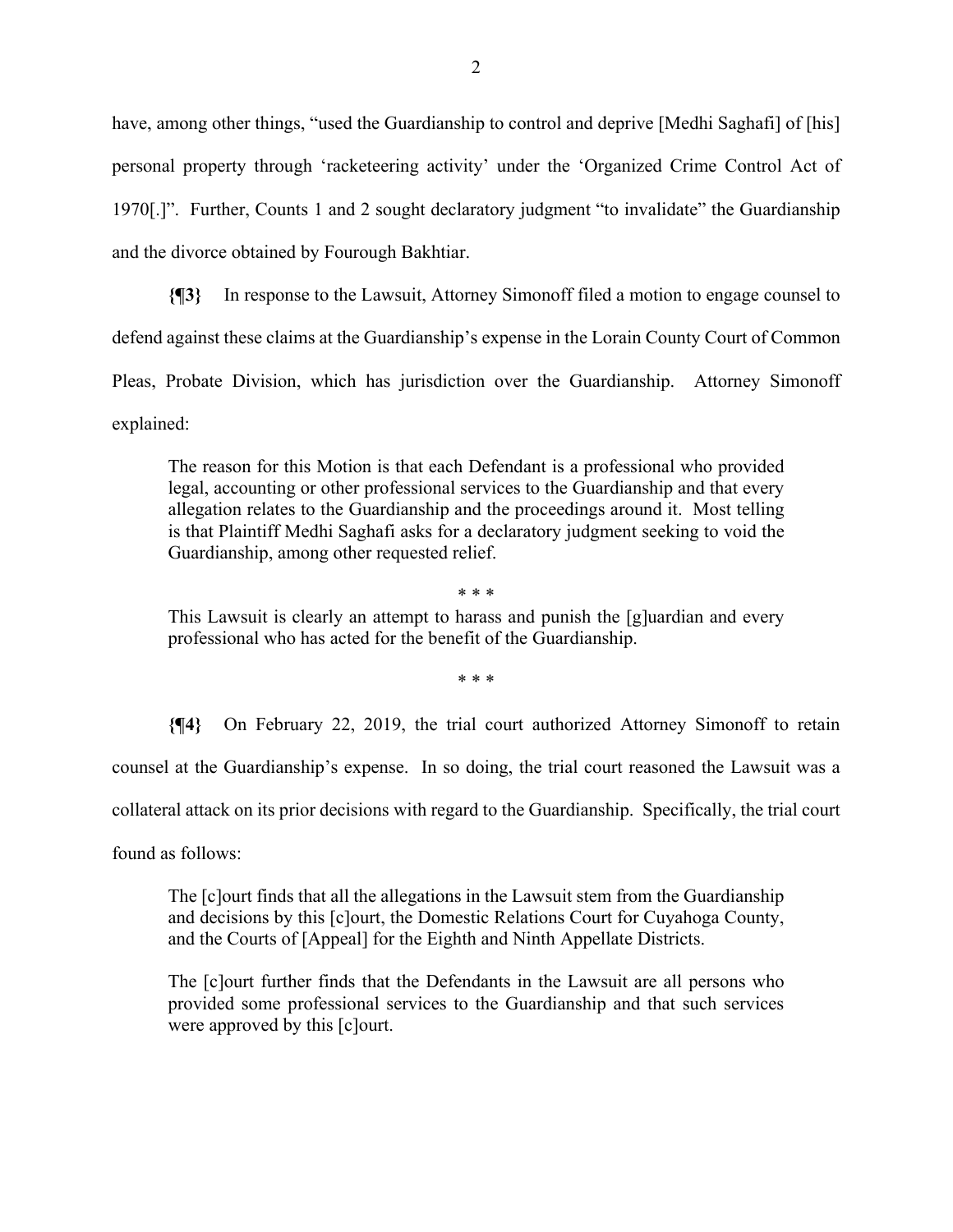The [c]ourt further finds that the claim for declaratory judgment in the Lawsuit, seeking among other things to void the Guardianship, makes the action undeniably an attack on the authority of this [c]ourt[.]

[T]he [g]uardian is hereby authorized to engage counsel to defend the Lawsuit and is permitted to extend the defense by his counsel to all Defendants who choose to be jointly represented by the attorney selected by the [g]uardian.

[T]he [g]uardian is permitted to hire such attorney at the Guardianship's expense at the market hourly rate for complex civil litigation in Cuyahoga County, Ohio.

**{¶5}** On August 21, 2019, Mr. Saghafi filed a motion to have Attorney Simonoff

removed as guardian. As a basis for this motion, Mr. Saghafi relied upon the RICO allegations in

the Lawsuit. The trial court, in a detailed decision on October 18, 2019, denied Mr. Saghafi's

motion to remove Attorney Simonoff as guardian, stating, in relevant part:

\* \* \*

To say this is the most litigated guardianship (or any case) in Lorain County Probate Court history would be an understatement. The [c]ourt has seen a recent flurry of contentious motions, objections, and responses filed. The docket is 148 pages long incorporating approximately 1,200 docket entries and over 6,000 pages of documents. Approximately 100 journal entries have been signed by this [c]ourt in the past 6 [plus] years. As a result of this guardianship and the divorce proceeding, there have been over 30 separate cases filed in Ohio and U.S. Courts[.]

\* \* \*

Despite the extremely contentious nature of these cases, nothing in any of these voluminous filings provide the [c]ourt with any reason to remove [Attorney] Simonoff.

\* \* \*

Zachary Simonoff has faithfully and completely fulfilled his duties as guardian pursuant to R.C. 2111.02(C) [and] Superintendence Rules 66.01-66.09[,] and has upheld the Oath of Guardian that was given to him on July 25, 2014. He has obeyed all orders and rules of this Court pertaining to guardianships. There is absolutely no reason to remove [Attorney] Simonoff as [g]uardian in this case.

\* \* \*

**{¶6}** On November 8, 2019, just three weeks after the trial court denied Mr. Saghafi's

prior motion to have Attorney Simonoff removed as guardian, Mr. Saghafi filed three motions that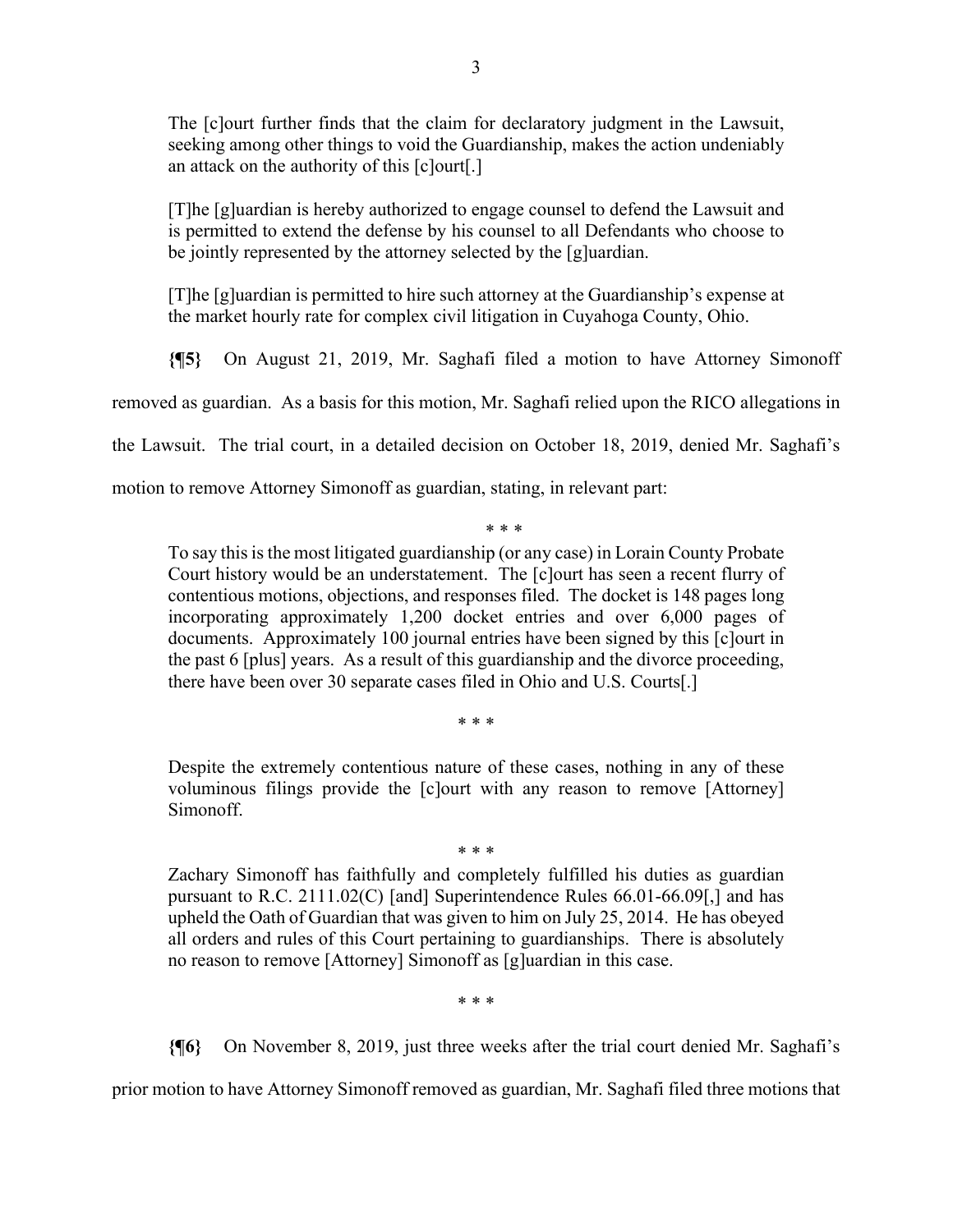are the subject of the present appeal, including: (1) a motion to remove Zachary Simonoff as guardian and disqualify Eric Zagrans as Counsel for Zachary Simonoff and Stephen Wolf as counsel for Fourough Bakhtiar for personal conflict of interest; (2) a motion to compel the guardian to disclose the financial institutions at which the Guardianship funds have been deposited; and (3) a motion for the guardian to show cause and justify payments for legal fees in the amount of \$127,730.17 to Tucker Ellis.

**{¶7}** In a twenty-nine-page Judgment Entry, journalized on August 28, 2020, the trial court presented an extensive and detailed history of this contentious litigation. Further, in denying Mr. Saghafi's motions, the trial court stated:

[T]here is no cause to remove Attorney Simonoff as the [g]uardian in this case. The [m]otions to remove [Attorney] Simonoff are repetitive and only serve to further drain the assets of [Fourough Bakhtiar] by driving up the litigation costs.

On the Motion to Disqualify Eric Zagrans as Counsel for Zachary Simonoff and Stephen Wolf as Counsel for Fourough Bakhtiar for Personal Conflict of Interest [Mr. Saghafi] did not cite to any legal authority allowing the [c]ourt to remove counsel for a party. There has been no showing in this case that Attorneys Zagrans and Wolf cannot adequately represent their respective clients. \* \* \*

[The] Motion to Compel the Guardian to Disclose the Financial Institutions at Which the Guardianship Funds have been Deposited did not cite to any legal authority allowing [] [Mr. Saghafi] to [obtain] the information sought in his Motion. The [c]ourt is also aware that Mehdi [Saghafi] had previously received guardianship bank records through a subpoena in the Cuyahoga County case in October, 2019. Mehdi [Saghafi] promptly filed those documents in the public filing system of the Cuyahoga County Clerk of Courts, which is available to the public online. [Attorney Simonoff] moved to protect the confidential guardianship records. On December 31, 2019, Judge Miday agreed and had the records filed under seal. There is no legal reason or otherwise that [Mr. Saghafi] should have access to guardianship bank records. \* \* \*

[The Motion to Show Cause and Justify Payments for Legal Fees] did not cite to any legal authority allowing [] [Mr. Saghafi] to request [Attorney] Simonoff to further "Show Cause and Justify" the legal fees he incurred as guardian in his defense of the Cuyahoga County case. This is just another case of the duly appointed guardian having to defend an action which is "bleeding the guardianship dry."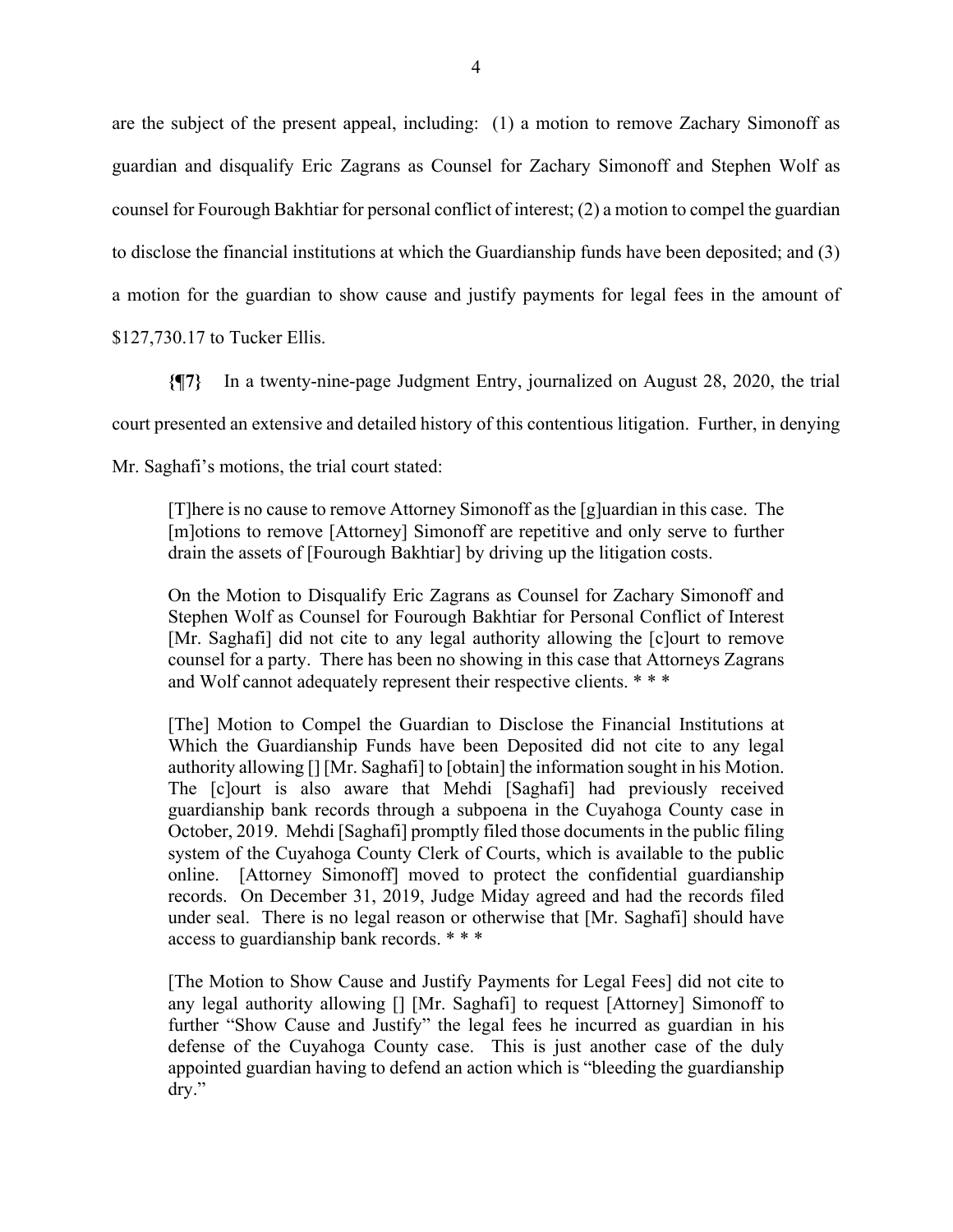**{¶8}** Mr. Saghafi now appeals, raising a sole assignment of error for our review.

### II.

## **ASSIGNMENT OF ERROR**

**THE PROBATE COURT ABUSED ITS DISCRETION BY DENYING MULTIPLE MOTIONS FILED BY [MR. SAGHAFI], THE SON AND NEXT OF KIN OF [FOUROUGH BAKHTIAR] WHO IS SUBJECT TO THE GUARDIANSHIP OF FOUROUGH BAKHTIAR INCLUDING THE FOLLOWING: (1) MOTION TO REMOVE ZACHARY SIMONOFF AS GUARDIAN; (2) MOTIONS TO DISQUALIFY ERIC ZAGRANS AS COUNSEL FOR ZACHARY SIMONOFF AND STEPHEN WOLF AS COUNSEL FOR FOUROUGH BAKHTIAR FOR PERSONAL CONFLICTS OF INTEREST; (3) MOTION TO COMPEL THE GUARDIAN TO DISCLOSE THE FINANCIAL INSTITUTIONS AT WHICH THE GUARDIANSHIP FUNDS HAVE BEEN DEPOSITED; AND (4) MOTION TO SHOW CAUSE AND JUSTIFY PAYMENTS FOR LEGAL FEES IN THE AMOUNT OF \$127,730.00 TO THE LAW FIRM OF TUCKER ELLIS OF GUARDIANSHIP FUNDS DEPOSITED, AND TO SHOW CAUSE FOR PAYMENT WITH GUARDIAN FUNDS OF FEES TO TUCKER ELLIS, HEREAFTER COLLECTIVELY REFERRED TO AS "APPELLANT MOTIONS[.]"** 

**{¶9}** In his sole assignment of error, Mr. Saghafi contends the trial court abused its discretion in denying the motion for removal of Attorneys Simonoff, Zagrans, and Wolf because Attorneys Simonoff, Zagrans, and Wolf were using guardianship funds for their own benefit in defending the Lawsuit, and the trial court did not address the issue of conflict. Mr. Saghafi also argues he is entitled to the guardianship's bank statements as next of kin. Finally, as to the issue of justifying payments to Tucker Ellis, Mr. Saghafi argues Attorney Simonoff and Tucker Ellis should be compelled to appear and account for the payment of significant legal fees. We disagree.

### **Standard of Review**

**{¶10}** We review the trial court's order denying Mr. Saghafi's motions for an abuse of discretion. An abuse of discretion implies that the trial court's attitude is unreasonable, arbitrary, or unconscionable. *Blakemore v. Blakemore*, 5 Ohio St.3d 217, 219 (1983). "When applying the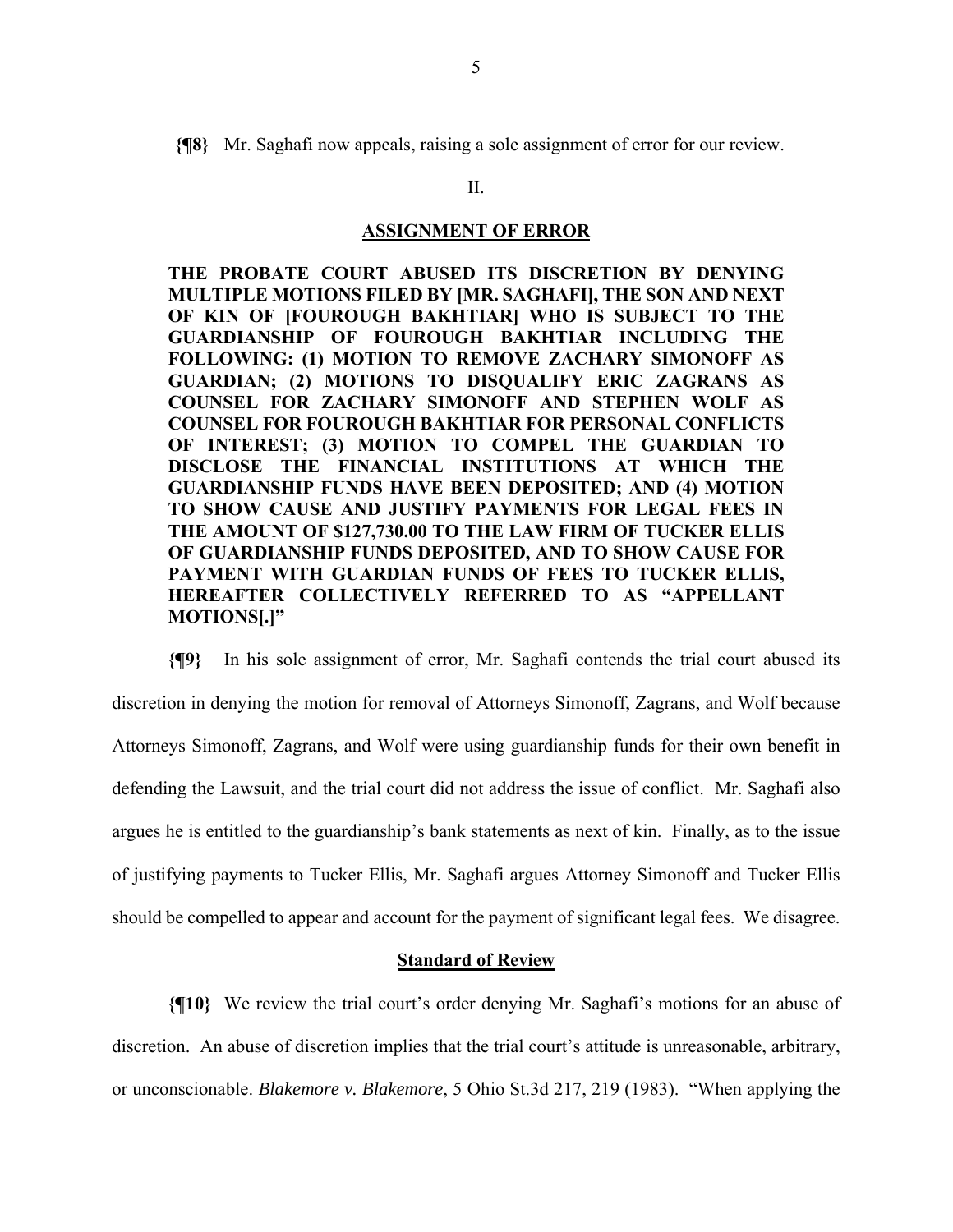abuse-of-discretion standard, an appellate court may not substitute its judgment for that of the trial court." *McPherson v. Goodyear Tire & Rubber Co*., 146 Ohio App.3d 441, 443 (9th Dist.2001), citing *Pons v. Ohio State Med. Bd*., 66 Ohio St.3d 619, 621 (1993).

# **Motion to Remove Attorney Simonoff and Disqualify Attorneys Zagrans and Wolf**

**{¶11}** In his motion to remove Attorney Simonoff as guardian and disqualify Attorneys

Zagrans and Wolf for personal conflicts of interest, Mr. Saghafi contends "it would be impossible

to conclude that [the probate court] would have permitted payment of the legal fees \* \* \* in the

amount of \$127,730.17 [] to Tucker Ellis, the law firm engaged to represent the RICO Defendants,

[Attorneys] Simonoff, Zagrans, and Wolf," because the legal fees did not benefit the Guardianship.

**{¶12}** R.C. 2111.50(A)(1) states:

[a]t all times, the probate court is the superior guardian of wards who are subject to its jurisdiction, and all guardians who are subject to the jurisdiction of the court shall obey all orders of the court that concern their wards or guardianships.

Further, the specific statutory authorization for removal of a guardian is set forth in R.C. 2109.24,

stating:

The court may remove any fiduciary, after giving the fiduciary not less than ten days' notice, for habitual drunkenness, neglect of duty, incompetency, or fraudulent conduct, because the interest of the property, testamentary trust, or estate that the fiduciary is responsible for administering demands it, or for any other cause authorized by law.

**{¶13}** Having reviewed the record, the trial court did not abuse its discretion in denying

Mr. Saghafi's motion to remove Attorney Simonoff for the payment of legal fees to Tucker Ellis. Indeed, the record clearly indicates Attorney Simonoff sought permission from the trial court to utilize guardianship funds in defense of the Lawsuit, and the trial court approved Attorney Simonoff's request. Hence, in utilizing these funds, Attorney Simonoff merely obeyed a valid order of the superior guardian.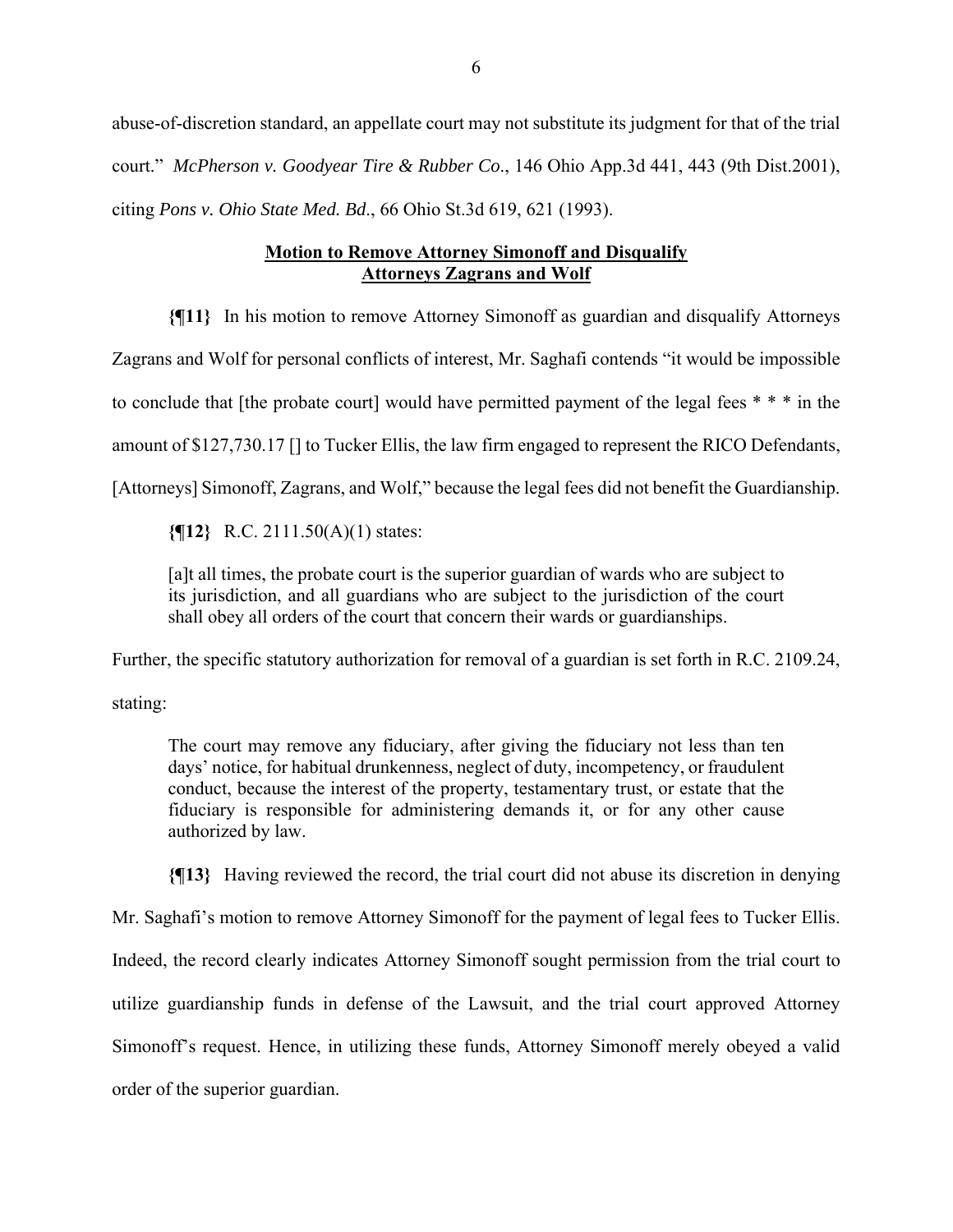**{¶14}** Moreover, in this case, "[t]he prerequisite to disqualifying an attorney due to a conflict of interest is the existence of a prior or current attorney-client relationship between the party moving for disqualification and the attorney being sought for disqualification." *Skycasters L.L.C. v. J.W. Didado Elec. Inc*., 9th Dist. Summit No. 23901, 2008-Ohio-4849, ¶ 18, citing *Witschey v. Medina County Bd. of Comm'rs*, 9th Dist. Medina No. 06CA0009-M, 2006-Ohio-5135, ¶ 32. Indeed, "a stranger to an attorney-client relationship lacks standing to complain of a conflict of interest in that relationship[.]" *State ex rel. Parisi v. Dayton Bar Ass'n Certified Grievance Comm.*, 159 Ohio St.3d 211, 214, 2019-Ohio-5157, ¶ 11. Here, however, the record does not indicate Mr. Saghafi ever had an attorney-client relationship with Attorneys Zagrans or Wolf. Mr. Saghafi is a "stranger" to the attorney-client relationship with Attorneys Zagrans and Wolf and lacks standing to seek their disqualification due to an alleged conflict of interest.

**{¶15}** Thus, based upon this record, the trial court did not abuse its discretion in denying Mr. Saghafi's motion to remove Attorney Simonoff and disqualify Attorneys Zagrans and Wolf.

## **Motion to Compel the Guardian to Disclose the Financial Institutions at which the Guardianship Funds have been Deposited**

**{¶16}** In his motion to compel, Mr. Saghafi urged the trial court to order Attorney Simonoff to disclose: (1) "the names and addresses of each and every financial institution, bank, savings and loan, investment firm or brokerage facility where [g]uardianship funds have been deposited, held and/or invested[;]" (2) a copy of all statements commencing January 1, 2018, through November 5, 2019; and (3) a sworn affidavit from Attorney Simonoff explaining his reasons for removing and transferring guardianship funds from the Fifth Third bank account. Mr. Saghafi, however, failed to support this motion with any legal authority requiring the trial court to order Attorney Simonoff to disclose confidential financial information and documentation solely because Mr. Saghafi is one of Fourough Bakhtiar's "next of kin."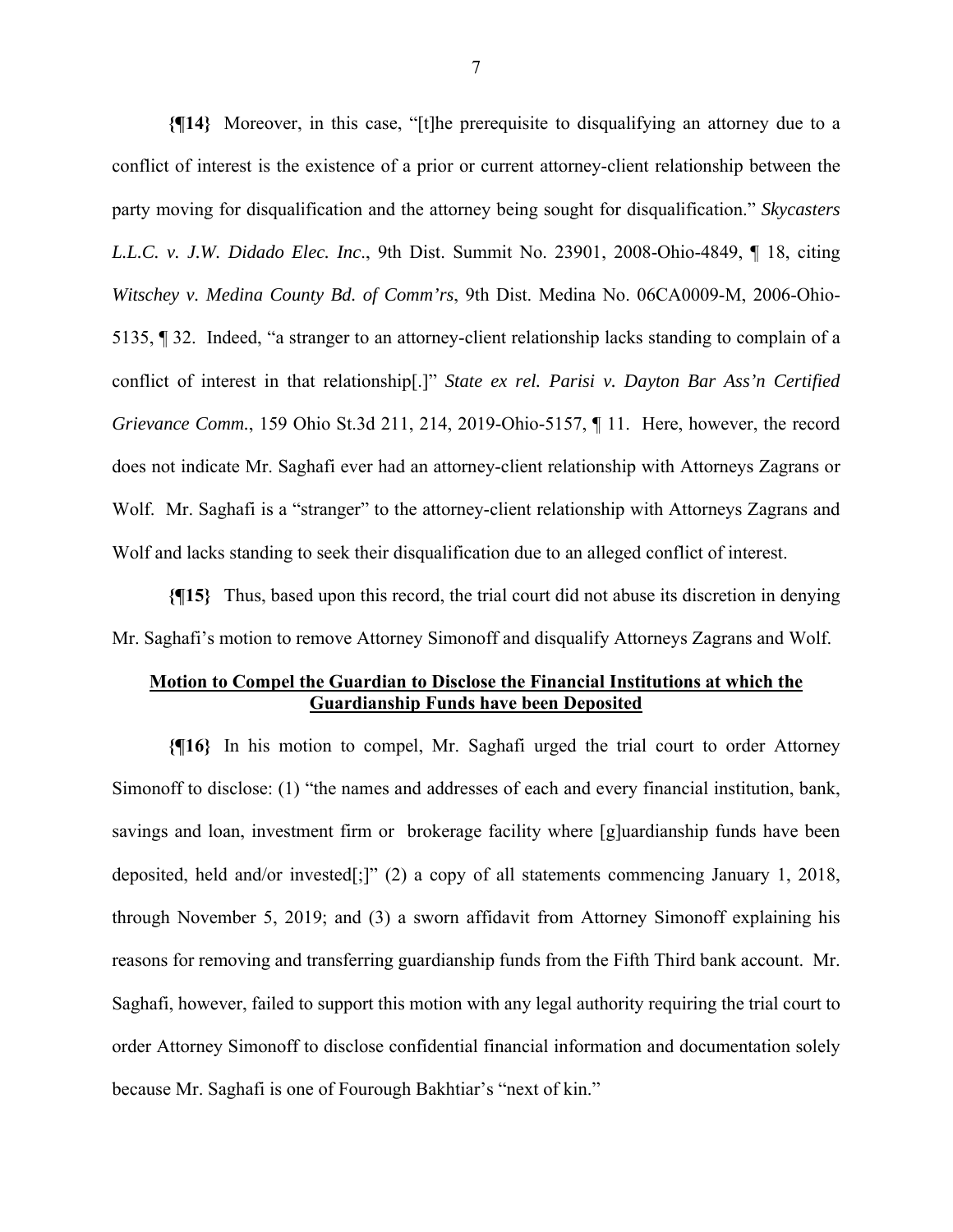**{¶17}** Additionally, although the trial court granted Mr. Saghafi's motion to intervene, the order was very limited in scope, stating:

Motion to Intervene is granted to allow [Mr. Saghafi] to intervene to visit Fourough [Bakhtiar] under the current visitation order and to obtain documents in this case that are not the confidential financial and medical records of Fourough [Bakhtiar].

As such, the trial court made clear that Mr. Saghafi is not entitled to obtain the confidential financial documents of Fourough Bakhtiar.

**{¶18}** Thus, based upon this record, the trial court did not abuse its discretion in denying Mr. Saghafi's motion to compel.

# **Motion for the Guardian to Show Cause and Justify Payments for Legal Fees in the Amount of \$127,730.17 to Tucker Ellis**

**{¶19}** In his motion to show cause and justify payments for legal fees in the amount of \$127,730.17 to Tucker Ellis, Mr. Saghafi again ignored the fact that Attorney Simonoff acted in accordance with the trial court's February 22, 2019 Order, which indisputably authorized Attorney Simonoff to use guardianship funds to defend the Lawsuit. Attorney Simonoff, therefore, should not be made to "show cause" or "justify" any of these payments to Mr. Saghafi. Mr. Saghafi's motion defies logic and has no basis in law.

**{¶20}** Thus, based upon this record, the trial court did not abuse its discretion in denying Mr. Saghafi's motion to show cause.

#### III.

**{¶21}** For the reasons stated above, Mr. Saghafi's sole assignment of error is overruled. The Judgment of the Lorain County Court of Common Pleas, Probate Division, is affirmed.

 $\overline{a}$ 

Judgment affirmed.